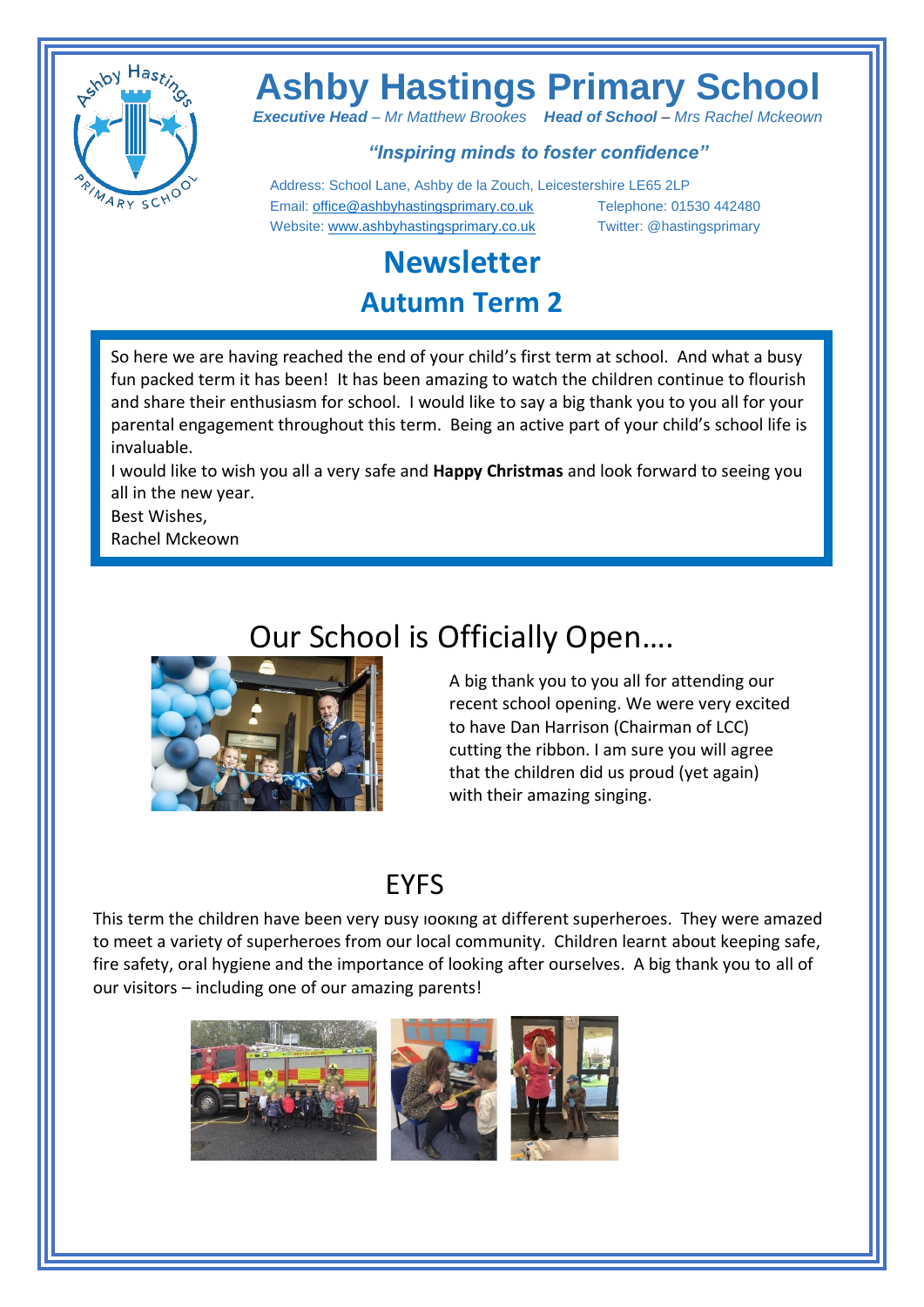

# Christmas at Ashby Hastings!



Our first **Christmas tree** (in the school reception area) was proudly decorated by all of Mrs Foster's class.







**Christmas Nativity** WOW! What a school of performers we have…



**Sponsored Santa Fun Run** Everyone did a fantastic job running around our school three times. An amazing **£437.50** was raised. In the new year the children will decide what to spend it on for their classroom. Thank you to everyone for their support.



## Upcoming Diary Dates

- **4 th January** Start of Term
- **19th January –** EYFS Maths Information Evening **6-7pm**
- **2 nd March** Parents Evening appointments between 3:30pm and 7:00pm
- **14th - 18th February** Mid-Term break (children are not in school)
- **25th March**  'Mums' to school **9am – 10:15am**
- **8 th April** Easter Workshop **9am – 10:15am**
- **8 th April** School closes for the Easter Holidays (children are **in** school on this day)
- **20th May** EYFS Class Assembly **9:15am start**
- **17th June** 'Dads' to school **9am – 10:15am**
- **8 th July** Extra Bank Holiday (in honour of the Queen's Platinum Jubilee)
- **8 th July** School closes for the summer break (children are not in school on this day)